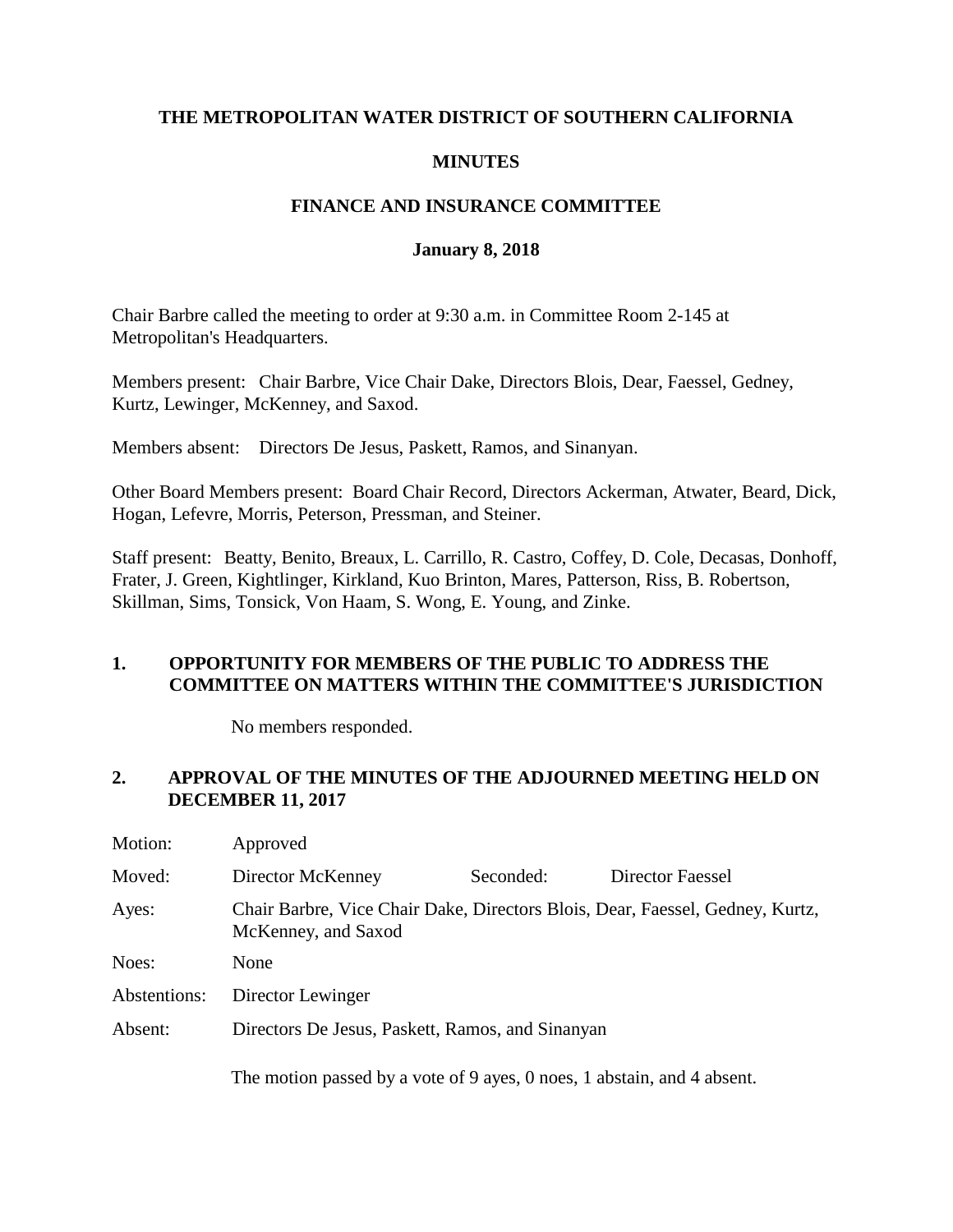#### **3. CONSENT CALENDAR ITEMS – ACTION**

None

### **4. OTHER BOARD ITEMS -- ACTION**

None

#### **5. BOARD INFORMATION ITEMS**

None

#### **6. COMMITTEE ITEMS**

a. Subject: Annual Business Continuity Update

Presented by: Jill Frater, Program Manager-Business Continuity Ms. Frater presented the committee with an update of the Business Continuity Program.

### **7. MANAGEMENT REPORT**

a. Subject: Chief Financial Officer's report

Mr. Breaux presented preliminary water revenues for a six month period ending December 31, 2017. He reported on water transactions in acre-feet for cumulative, monthly, and through December 2017. He also reported on water revenues in dollars through December 2017.

Director McKenney made a request for clarification as to why December treated water revenues in dollars are exceeding the budget while December treated water sales in acre feet are below the budget.

Director Lewinger requested a copy of the amended contract with U.S. Bank National Association referred to in the General Counsel Monthly Activity Report.

#### **8. FOLLOW-UP ITEMS**

None